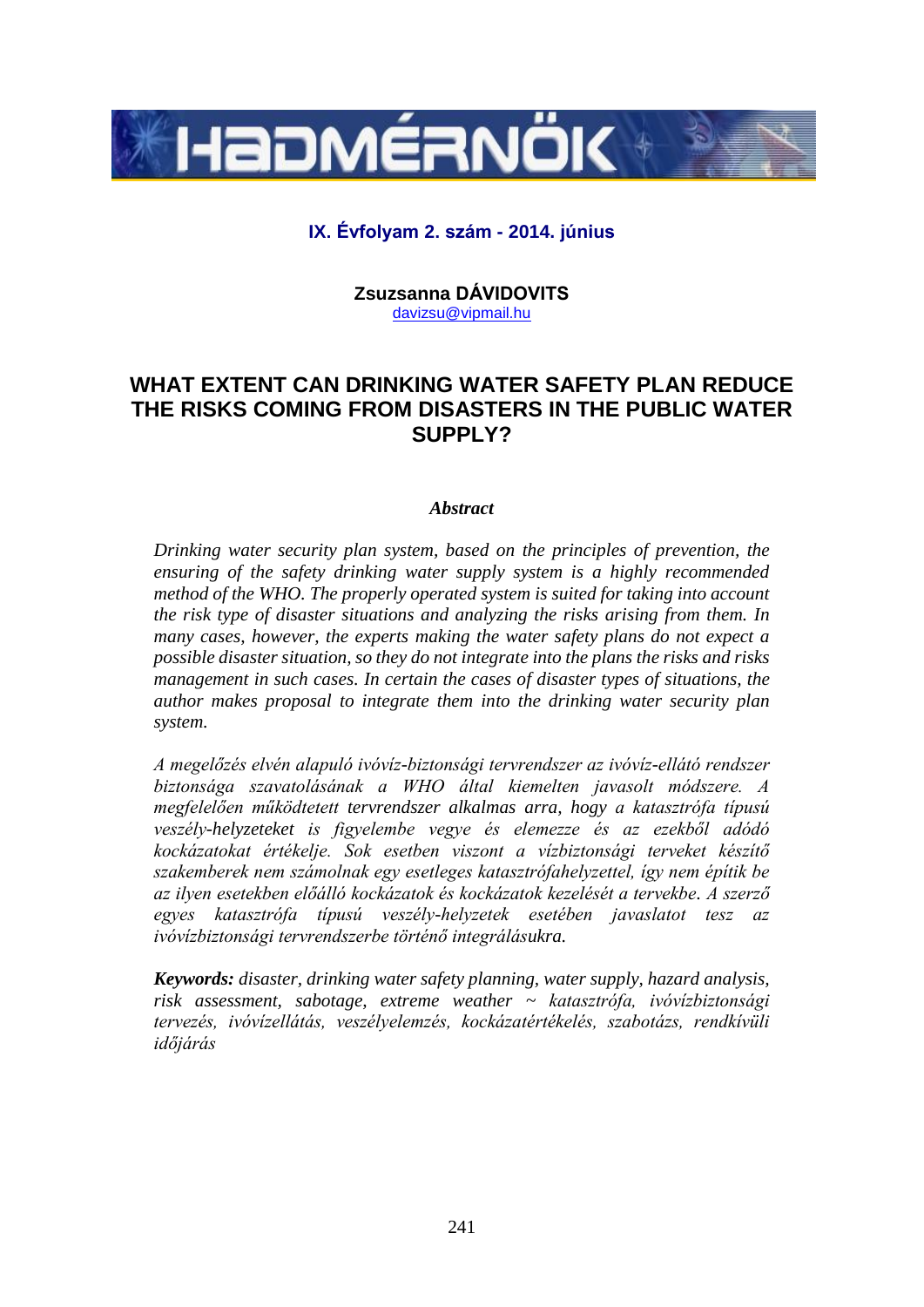#### **MAJOR DISASTER RISKS IN OUR COUNTRY**

According to the XXXVII Law of Civil Protection of 1996. the disaster is "any occurrence that threatens or damages many people's lives or health, the considerable property values of the population, their basic care, or endangers the environment to the extent, that cooperation of authorities, institutions and organizations is necessary to avert and control of it." [1]

Several possible approaches exist for grouping the disasters. Common characteristics of the groupings are that they do not differ in content. Mostly, classification of according to their origin and / or nature is known. Regarding their nature or origin, we can talk about natural and man-made disasters. Natural disasters, regardless of human activity, due to the forces of nature as a natural disaster occur, so to these the people are vulnerable. Their formation and occurrence not or only rarely can be prevented. The formation and occurrence of certain types of natural disasters are partially predictable in advance, such as a flood, inland waters, while in other cases, such as during earthquakes, drought, lightning, their occurrence is sudden, and cannot be detected in advance. The man-made disasters are always tied to some kind of human activity, which may be intentional or unintentional consequences of human behavior. They could occur as an effect of such as improper human intervention, negligence, deliberateness or due to technical errors. Such disasters are as malfunctions, road traffic accidents, or hazardous material to escape. [2]

The Directorate General for Disaster Management of HO (herein under: HO DGDM) prepared the document of "National disaster risk assessment" in 2011 in respect of our country, which was made as specified in the conclusions No. 8068/11, of the Council of the European Union. The main threat of disasters for Hungary has been determined in the document, as follows:

- "1.flooding and inland waters,
- $-2$ . fires,
- 3. earthquake,
- 4. industrial accidents,
- 5. civilization / social nature disasters
- 6. extreme weather events. " [3]

The Council of the European Union recognized, in connection with the defense against disaster, the importance of risk analysis and risk assessment. It noted, that creating the base needed for the risk assessment and management analysis of preventive and preparedness measures contributes to improve the protection against disasters. In support of that view, on  $7<sup>th</sup>$ April 2011 on the No. of 8068/11 it has given out the conclusion of "the *further development of risk assessment for disaster management in the European Union*,".

The goal is to reach a common understanding within the Member States, with the respect of the threat of future disaster events, which facilitates the co-operation in efforts to prevent and mitigate common risks. [4]

#### **Possible effects of disasters on certain elements of the water supply system**

As the most often occurring disaster in the water supply, the flood and water hazards, landslides, industrial accidents, sabotages and last but not at least, the extreme weather conditions should be taken into account.

Hazards from each disaster for some aspects of the water supply chain are certainly not the same chance to occur.

Our country is the mostly threatened by the flooding and drainage, as natural disasters. The water leaving the riverbed is not only causes destruction by its flow, but also to dwindle, as the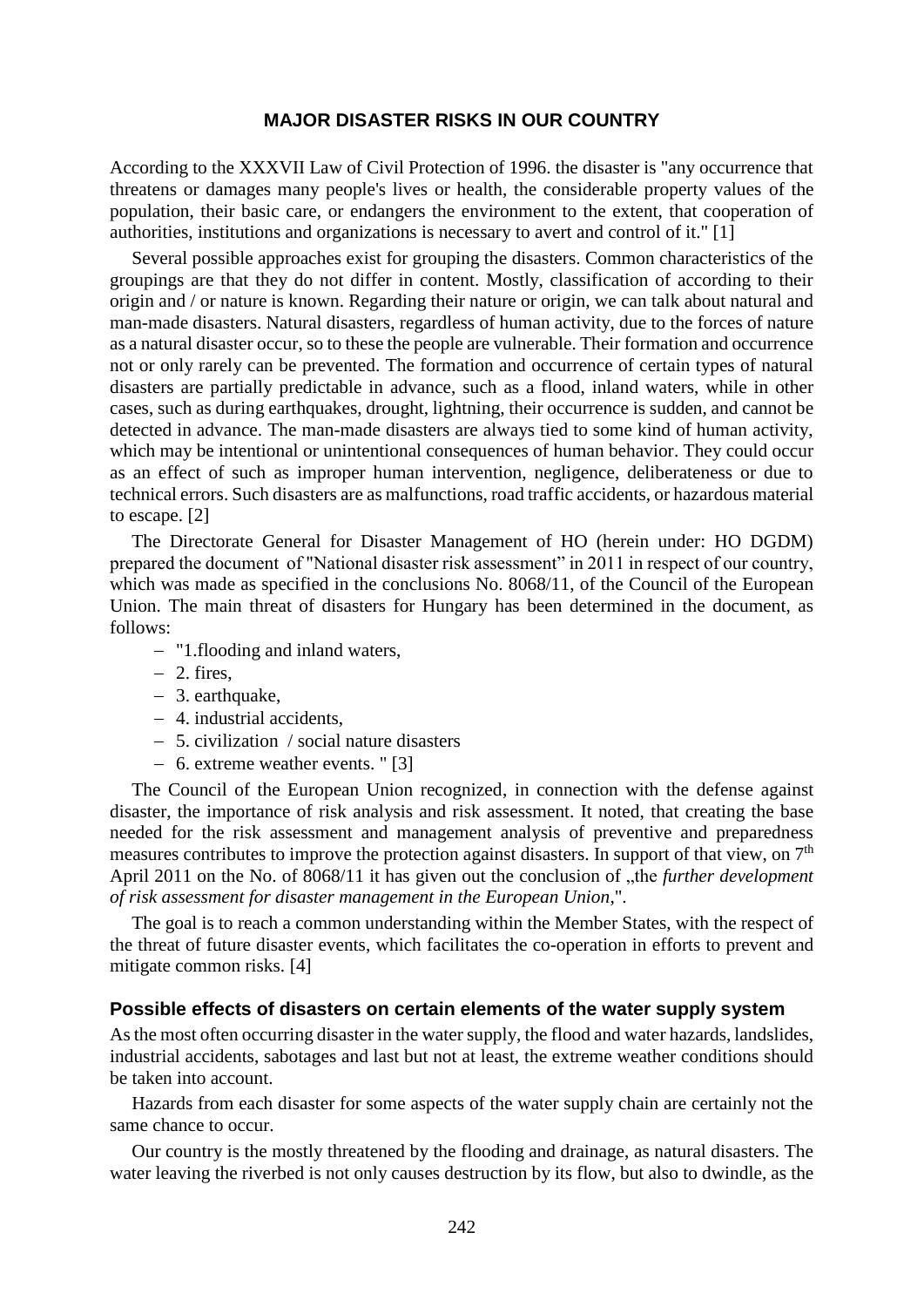water soaked everything, causing serious damage. For the purpose of the flood protection, there is 4,220 km long first rate dam in our country. [5] In terms of the water supply system the flooding may cause damage in the condition of the water sources ( injury of water wells) and contaminate, further on can contaminate both the surface and ground water quality, primarily due to the existence of is pathogenic organisms.

On the one hand, the extreme weather can cause electrical failures, disturbances in the water supply system, or damage the water wells, aquifers, the buildings of the water supply system, water treatment technology elements, artifacts, and the pipe lines, for instance, which can be a high-strength tornado or lightning.

Landslides and earthquakes mostly can cause injury, from the view of the water supply, in the pipelines of the distribution network. But the damage of the wells also can be expected. If there is a large earthquake or a landslide, each element of the water supply system, may suffer any damages.

The sabotage and vandalism may occur caused by deliberate human behavior, which unfortunately could eventuality happen at each element of the water supply chain, almost with the same probability. The deliberate poisoning, polluting and / or toxic substances getting into drinking water are constituted terrorist acts, sabotage. The religious sects with extremist views, nationalist terrorist organizations and individual terrorists may threaten with the usage of radioactive, toxic and infectious substances to achieve their goals. The pollutants that cause infection can be got into the unguarded or inadequately guarded water base easily, by sickening thousands of people in this way. While, the water sources are exposed the most likely to such disaster events, the substances harmful to human health also can be got into the water treatment technologies or distribution networks. They may cause damage at the last element of the water supply chain. It is scary, but I'd like to mention as an example, that the drinking water system of a city with 2 million inhabitants could be completely poisoned by one pound of botulinum toxin. Therefore, especially our water bases, water resources are a matter of important security issue. [6]

Among the man-made disasters, the industrial accidents are important to mention, which may have a negative impact on the water supply as well. Our water resources are the mostly exposed to this kind of disaster risk. As a well-known example now I'd like to only mention the cyanide pollution of the Tisza river, which started from the wash hole operated by the Aurul Romanian-Australian joint-stock company in Zavar, and 800 times higher of the permitted level of cyanide impurities got into the river of Lápos then to the Szamos and finally to the Tisza waters, resulting nearly total extinction of the wildlife of the Tisza river, in January 2000. [7]

|                  | Water resource            | Water treatment           | <b>Distribution network</b> | <b>Consuming points</b>  |
|------------------|---------------------------|---------------------------|-----------------------------|--------------------------|
| Primary          | flooding and inland       | industrial accident,      | industrial accident,        | breakdown                |
| risk             | waters                    | technical breakdown       | technical breakdown         |                          |
|                  | sabotage and<br>vandalism | sabotage and<br>vandalism | sabotage and vandalism      | sabotage and vandalism   |
|                  |                           |                           |                             |                          |
|                  | landslide, earthquake     | landslide, earthquake     | landslide, earthquake       | landslide, earthquake    |
|                  | extreme weather           | extreme weather           | extreme weather             | extreme weather          |
|                  | radiological risk         |                           |                             |                          |
| <b>Secondary</b> | breakdowns                | further breakdown         | further breakdown           | burst in a water pipes,  |
| risk             | (wells, pumps)            |                           |                             | breakdowns               |
|                  |                           |                           |                             | occurrence of pathogens, |
|                  |                           |                           |                             | microorganisms           |
|                  |                           |                           |                             | chemical contaminations  |

The potential disaster hazards that may occur at each element of the water supply chain are shown in Table 1.

**Table 1.** The appearance of risks, arising from disaster for each element of the water supply system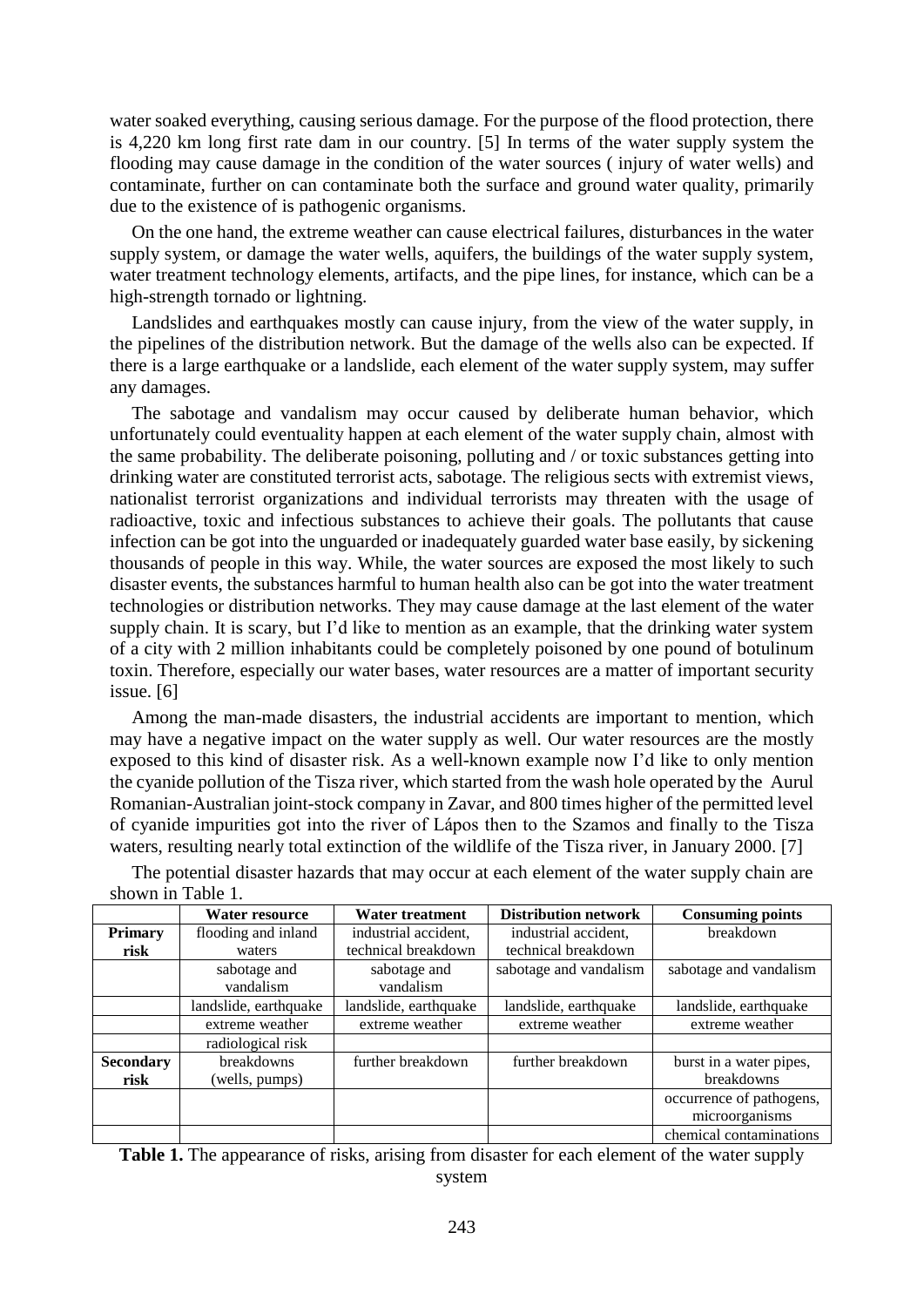As you can see, any sort of disaster event may occur at each element of the water supply chain. The drinking water supply is considered to be a critical infrastructure element. "Critical infrastructures include networks, resources, services, products, physical or information technology systems, equipment, devices and components, of which operation failure, disruption, downtime, or destruction, directly or indirectly, temporary or on long-term may have a severe impact on the citizens' economic, social welfare and on the functioning of the public health, public safety, national security, the economy and the operation of the government." [8]

In connection with the water supply, the following safety and property protection topics raise. During the defense planning and implementation, in the area of the objects to be protected in the water supply, in the interest of the high level operation conditions of the mechanical – electronic and manpowered sub-subsystems, the planned safety engineering subsystems - such as in line with the purpose of such water production facilities – the main point of view is the conformity of them. In order to achieve the overall protection, during its implementation, regarding their operation, the coordination of the autonomous subsystems and the ensurement of the conditions of the implementation of supervision are fundamentally important. [9]

Maintaining the safety of the drinking water supply is not exclusively confined to the physical protection of the objects and engineering structure, ensuring the water supply. To ensure good quality drinking water should also be prominent, even in disasters.

### **RISK ANALYSIS AND ASSESSMENT SYSTEM OF THE WATER SAFETY PLAN**

On the bases of the recommendations of the World Health Organization (WHO), the most appropriate method of ensuring the guaranty of safety of the drinking water supply system is the development and maintenance of the water safety plan. The drinking water safety plan is a tool for detecting and reducing the water supply risks, and thereby improves the public health and safety. The plan is intended to guarantee that at the locations of the water sources, the raw water sources, and water treatment equipments, distribution networks and consumer points, determined clearly the responses for the risks, to provide the highest quality, and from the view of public health, proper drinking water to the end users. [10] The basis of the drinking water safety planning - should be an extensive risk analysis and assessment, which should be predominated for each element of the water supply chain, from the sourcing of the water to the consumer. It should include the hazard analysis, risk assessment and management, control, measurements and description of the monitoring system, complete with the appropriate response and contingency and emergency plans, as documented by leading through the entire water supply system. [11]

The preparation of the water safety plans helped on one hand by the publications of the WHO, the "Guidelines for Drinking-water Quality", on the other hand: "Guidelines for the construction, operation of drinking-water systems safety plan, information from the National Institute of Environmental Health, 1/2009.

Preparatory step of the planning is the creation of a group, who prepares the water safety plan. Most members of the group are leaders, engineers, water quality experts, technical operators. The first step of the assessment system is, to outline completely the water supply from the water base to the consumer. Next step is to identify hazards. The potential hazards are to be identified on each point of the water supply system (following the path of the water is the easiest). Then, the risks given by the hazards and their severity shall be given and determined assigned to them the appropriate control measurements. [12] The risks can be weighted, on the basis of which the intervention options will be ranked. The calculation of risk happens based on the assessment of the probability of occurrence and the severity of the consequences of the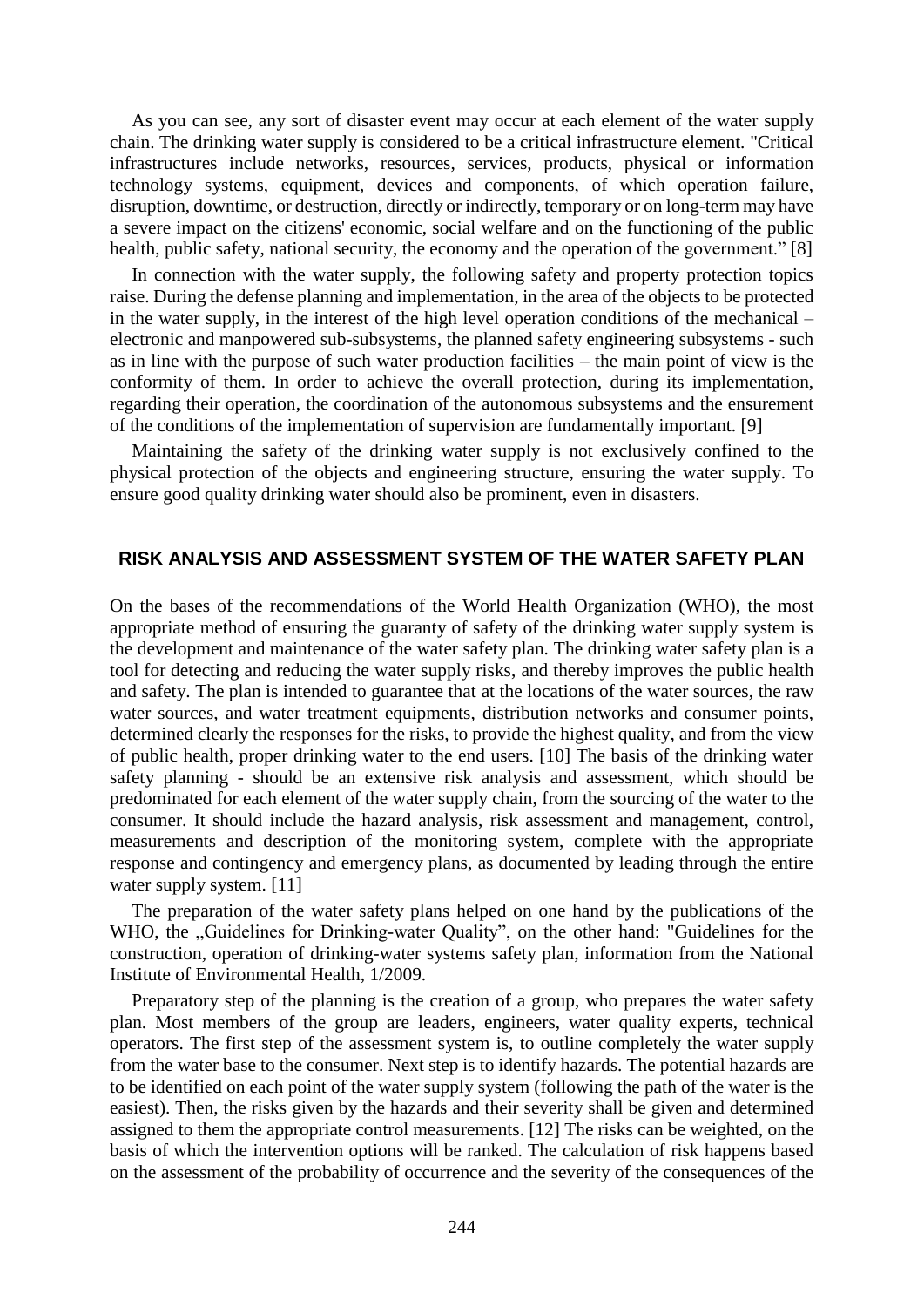specific hazardous event. There are several possible methods for the risk analysis and evaluation. The application of the two-dimensional matrix is frequent. This method is also used in connection with the document of "National disaster risk assessment. To illustrate, the table below is a good example for it. [13]

| <b>Probability of the</b> |                          | <b>Severity of the consequences</b> |                    |               |                      |  |  |  |
|---------------------------|--------------------------|-------------------------------------|--------------------|---------------|----------------------|--|--|--|
| occurrence                | <b>Insignifi</b><br>cant | <b>Moderate</b>                     | <b>Significant</b> | <b>Severe</b> | <b>Catasztrophic</b> |  |  |  |
| <b>Almost certain</b>     | 5                        | 10                                  | 15                 | 20            | 25                   |  |  |  |
| <b>Likely</b>             |                          | 8                                   | 12                 | 16            | <b>20</b>            |  |  |  |
| <b>Moderately likely</b>  | 3                        | 6                                   | q                  | 12            | 15                   |  |  |  |
| Low probability           | $\overline{2}$           |                                     | 6                  | 8             | 10                   |  |  |  |
| Rare                      |                          |                                     |                    |               |                      |  |  |  |

| Number of the<br>points | > 0 | $6-9$  | $10 - 15$ | < 15          |
|-------------------------|-----|--------|-----------|---------------|
| <b>Risk</b>             | low | medium | high      | extremly high |

**Table 2.** Simple scoring matrix used for ranking of the risks (Source based on: WHO: Guidelines for Drinking-water Quality; edited by Berek) [13]

In connection with the operational monitoring and control, the control measurements of protection of water resources, water treatment, and distribution network and customer point must be established. The selected control points are to ensure that any operational or other disturbances can be detected, and immediately recognizable. For each control value, interventional limit value shall be defined. [14] In relation with the procedures of measures, each element of the drinking water system security plan shall be documented, including the evaluation of the system, monitoring system, recordings of the non-conformances, deviations, and the description of the interventions. Followed by the examination of the deviations, the appropriate corrective and preventive actions and communication processes shall be identified. [15] The water safety plan should include emergency measures, which should touch upon the description referring to emergency situations, the risk assessment, the tasks to be performed linked to the specific positions. The action policies should be designed so that with their help, both the occurring effects of the drinking water supply system operation and the outer effects endangering the safety of the water supply, situations should be manageable. The system of measures should provide both a review of the policies and the drinking water production processes, in the interest of the implementation of the necessary modifications. [16]

Obligations related to drinking water safety plans 201 / 2001 (October 25) the Government Decree requires the drinking water quality requirements and control arrangements. This Government regulation in December 2013, and based on the modification of the Gov. Decree of 430 / 2013 (XI 15) about the water quality requirements and the order of inspections of the 201/2001 (X. 25) Government Decree, the authority of the National Institute of Environmental Health (hereinafter referred to as OKI) significantly expanded, in relation with the drinking water safety plans. In legal sense, the release of the expert's opinion for the authority permissions of drinking water safety plans has become mandatory, which is prepared by OKI. At the present time, in the significant part of my work, I deal with the expertise opinions of the water safety plans. My insight into the drinking water safety plans are continuously growing.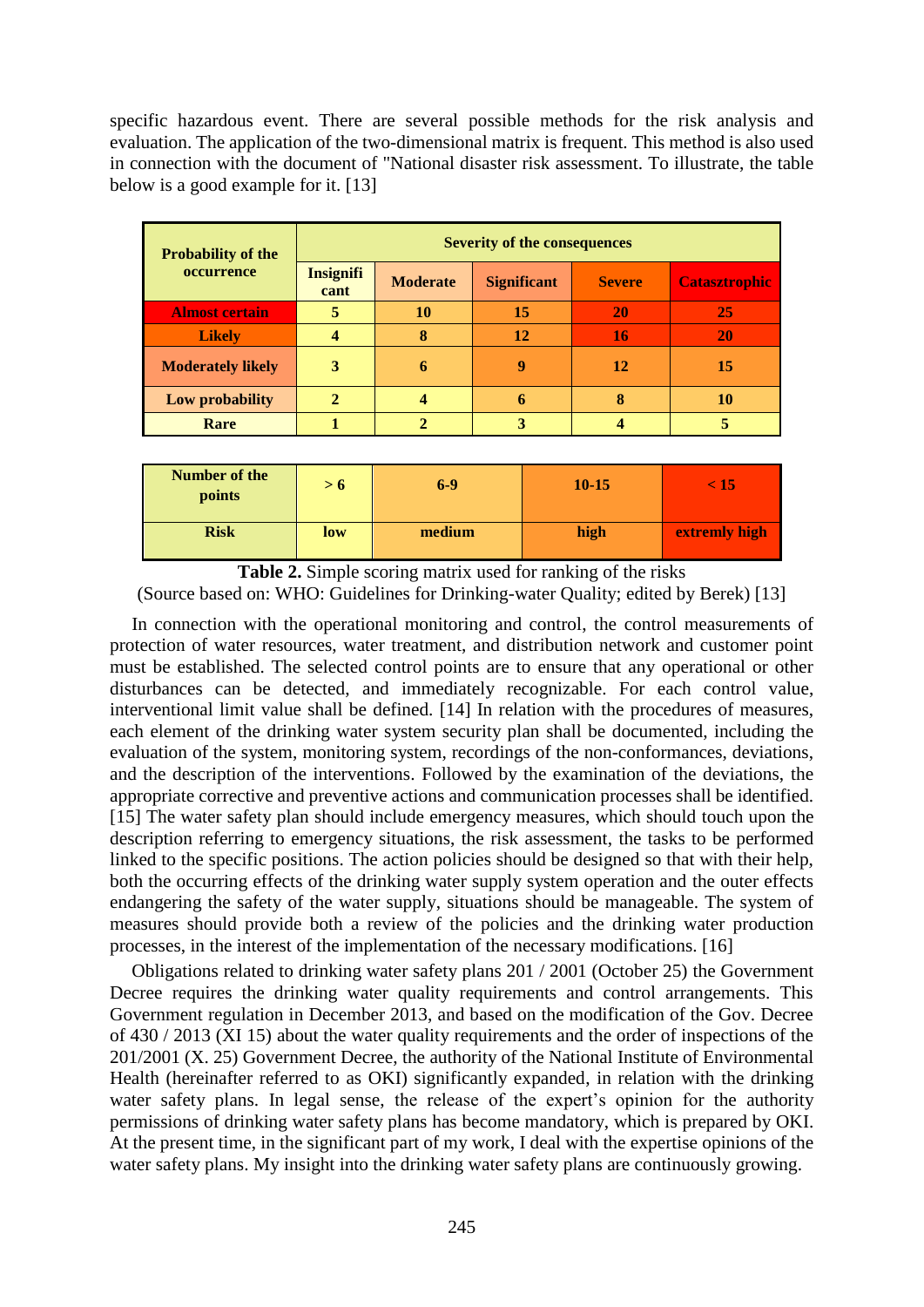### **RISK ANALYSIS AND ASSESMENT OF DISASTERS IN DRINKING WATER SAFETY PLANNING**

Water safety plans should be based on the principle of prevention. In this way, during the disclosure of risks, such hazards shall be listed and collected, which may not have occurred in the context of a water supply system. This is not an easy task. The disaster type of risks, however, typically belongs to these types of hazards - which usually have not occurred yet.

In the cases most of the water supply system, for this type of risks fortunately there is no or hardly any example. Therefore, they can be simply got forgotten from the plan. Although their presence is mentioned in both the document issued by WHO in 2011, and the guide written by OKI 2009.

It is difficult to find the expected probability of occurrence of natural hazards in a certain area of water supply system. Furthermore, because of the probability of the occurrence of the disaster risk is so small, so in the calculation of the risk the value of occurrence is set 0, so that the risk can be obtained will be 0, due to the multiplication. Probably their indication in the plan and the risk assessment is considered to be unnecessary. The hazards even are worth being expressed and risks are calculated for them as well as indicating the relevant points of intervention, control measurements, monitoring system and supervisory scopes, if the probability of occurrence or the severity value is 0. Thus, it is more worth applying such risk assessment calculations, where the smallest probability and severity of the occurrence, expressed number is not 0, but 1.

The primary natural and man-made disasters in the rarest cases are the only threat. These can be considered to be as primary disaster risks, their effect cause additional hazards, sources of risks and risk events. (see Table 1) One of the dangers entail the creation of another danger, domino principle applies. For example, such as extreme weather causes structural damage of the wells. In this case, you will not only have to worry about repair of them, and it is not enough to look at the proper operation, and maintenance of the wells. Turbidity, oil pollution, and especially the overgrowth of microorganisms, pathogens that appear in the well water can be expected as well. Thus, not only the water quantity but also the quality problem appears.

Not only is a kind of technical problem, a risk event has occurred, but also - in the case of improper intervention - further hazard event will occurred, as a result of additional risk, such as the epidemiological hazard. On these occasions, of course, there will be many kind of intervention processes, which entails that each intervention point will have different monitoring process and to further a variety of monitoring activities, as well as a variety of troubleshooting and preventive action should be considered.

Based on my experience of drinking water safety plans, the primary disasters, especially the nature of their origin, rarely or not at all are shown. However, the secondary hazards generating from them has great emphasis. From the view of disasters, secondary hazards can be regarded as can develop themselves as well, and their formation are more frequent and substantial in a water systems 'life', so they are indicated as primary risk that require special emphasis is placed on the plans.

Although the risk is formulated by the WHO document, such a way, that any physical, chemical, biological and radiological agent can be considered to be danger, which has the potential to cause any damages, but the plans repeatedly miss to contain the radiological and radiological threats, so the risk assessment is left out.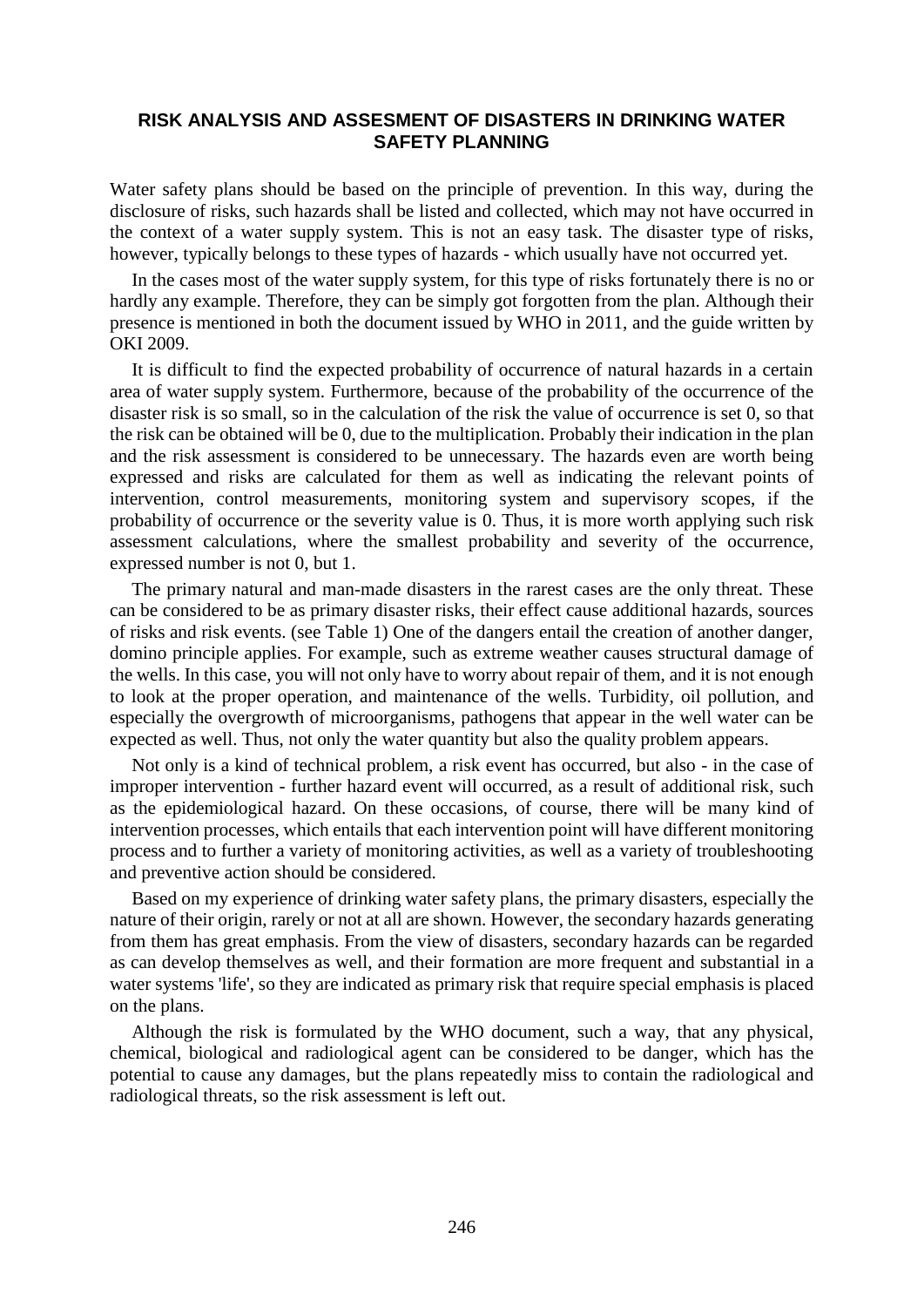# **Example for taking into account the risks emerging from disasters in the drinking water safety planning**

Luckily, there are water safety plans, which included the possibility and risk of sabotage. There is a specific example to show it, in which, according to the water safety planning is not only the risk calculation is done but the necessary regulatory measures, intervention, and prevention opportunities, corrective activities are indicated as well. Currently, used in the risk analysis, the well-known two-dimensional matrix method was applied to calculate the risk. (Table 3 - Table 5 has been prepared from the simplified data sheets of Regional Water Supply Water Safety Plan of Sümeg [17].)

| <b>Serial</b><br>No. | <b>Risk</b><br>specification                    | Type <sup>1</sup><br>(S, B,<br>K, F) | Description/<br>effect                                                                                                                                    | <b>Source</b>                             | Control<br>measures,<br>referred<br>documents | Proba-<br>bility | $Con-$<br>sequ-<br>ence | <b>Risk</b> |
|----------------------|-------------------------------------------------|--------------------------------------|-----------------------------------------------------------------------------------------------------------------------------------------------------------|-------------------------------------------|-----------------------------------------------|------------------|-------------------------|-------------|
|                      | Drinking<br>water storage<br>in service<br>pool | K                                    | Toxic compounds<br>in the water<br>released for the<br>network                                                                                            | Foul play,<br>deliberate<br>contamination | Service<br>limitation, its<br>shutdown        |                  | 6                       | 6           |
| $\overline{2}$       | Drinking<br>water storage<br>in service<br>pool | <sub>B</sub>                         | The colony<br>number of the<br>bacteriological<br>characteristics of<br>the network water<br>is high $/$<br>proliferation of<br>other micro-<br>organisms | Foul play,<br>deliberate<br>contamination | Service<br>limitation, its<br>shutdown        | $\mathbf{1}$     | 6                       | 6           |

**1, Type signs: S: radiation, B: biological, k: chemical, F: physical.**

| Table 3. Risk analyses data sheet for two foul plays case |  |  |  |  |  |
|-----------------------------------------------------------|--|--|--|--|--|
|-----------------------------------------------------------|--|--|--|--|--|

| <b>Description</b>                                                                                                                                              | <b>Source</b>                             | <b>Intervention</b><br>parameter                                                                                         | <b>Intervention</b><br>value                                                                                                                                                                                       | Proce-dure                                                                             | Frequ-<br>ency                                            | Respon-<br>sible                                          | <b>Note</b>                              |
|-----------------------------------------------------------------------------------------------------------------------------------------------------------------|-------------------------------------------|--------------------------------------------------------------------------------------------------------------------------|--------------------------------------------------------------------------------------------------------------------------------------------------------------------------------------------------------------------|----------------------------------------------------------------------------------------|-----------------------------------------------------------|-----------------------------------------------------------|------------------------------------------|
| Toxic<br>compounds in<br>the water<br>released for<br>the network                                                                                               | Foul play,<br>deliberate<br>contamination | Intrusion,<br>opening<br>detection                                                                                       |                                                                                                                                                                                                                    | Inspection                                                                             | Occasi<br>onal                                            | Dispatch<br>er                                            | Event log                                |
| The colony<br>number of the<br>bacteriological<br>characteristics<br>of the water<br>network is<br>high $/$<br>proliferation<br>of other<br>micro-<br>organisms | Foul play,<br>deliberate<br>contamination | 1. Intrusion,<br>opening<br>detection<br>$\overline{2}$<br>Bacteriological<br>characteristics<br>of the water<br>network | 2. Number of<br>the coliform<br>bacteriums<br>$x \leq 0$<br>number/100 ml<br>2. Escherichia<br>coli number<br>$x \leq 0$<br>number/100 ml<br>2. Colony<br>number 22 °C-<br>$\alpha$ n<br>$x \leq 100$<br>number/ml | $\mathbf{1}$ .<br>Inspection<br>$\overline{2}$ .<br>Laboratory-<br>test<br>examination | 1.<br>Occasi<br>onal<br>$\overline{2}$ .<br>Week-<br>ly 1 | 1.<br>Dispatch<br>er<br>2. Areal<br>laborator<br>y leader | 1. Event<br>log<br>2. Labor<br>subsystem |

**Table 4.** Intervention opportunities for two foul plays case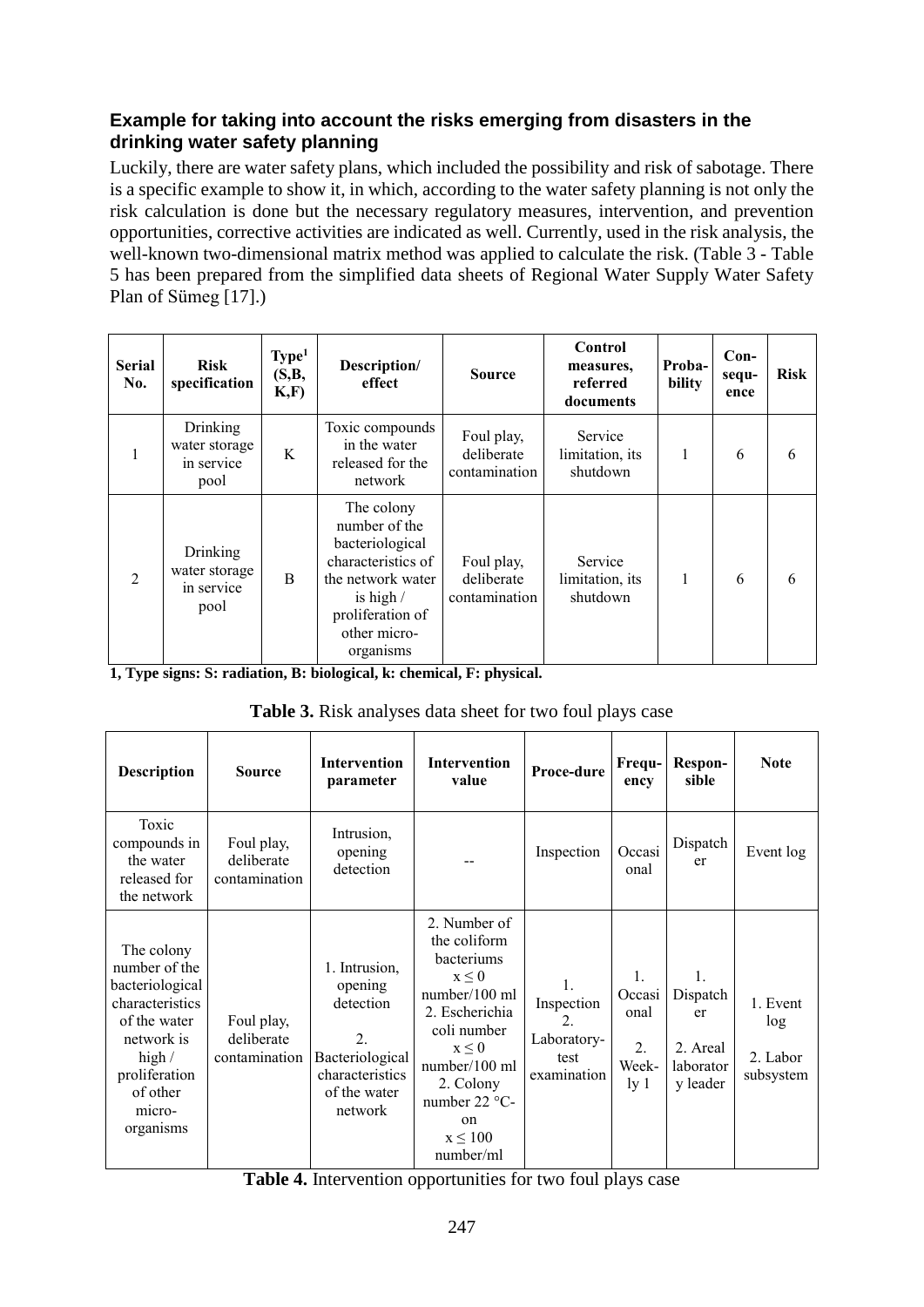| <b>Serial</b><br>No. | Correction                             | <b>Preventive</b><br>action                              | <b>Referred</b><br>controlling                                                                     | <b>Note</b>  | Verifying<br>person                       | <b>Frequency</b>         | <b>Evaluation</b> |
|----------------------|----------------------------------------|----------------------------------------------------------|----------------------------------------------------------------------------------------------------|--------------|-------------------------------------------|--------------------------|-------------------|
| 1. and 2.            | Service<br>limitation,<br>its shutdown |                                                          | Service limitation,<br>its shutdown<br>Water works<br>mechanic/According<br>to the controlling     | Works<br>log | Each<br>employee of<br>the water<br>works | Occasional               | I/N               |
| 1. and 2.            |                                        | Prevention of<br>intrusion of<br>unauthorized<br>persons | Service limitation,<br>its shutdown<br>Each employee of<br>the water works /<br>Immediate measures | Event<br>log | Each<br>employee of<br>the water<br>works | Permanent.<br>continuous | I/N               |

**Table 5.** Corrective and preventive actions for two foul plays case

It can be concluded, that taking into consideration both the natural and social disasters in the drinking water safety planning is important. The mentioned two examples clearly show, that in the same way, you can proceed, and the risks can be taken in account, and parameters of intervention may be included, and the scope of the responsibles can be assigned, a variety of documented administrative options, preventive and corrective actions can be applied, like in case of the other non-emergency types of hazards, emergency events. The drinking water safety plan may therefore be suitable for the indication of the water supply chain disaster events that may occur, for enumeration, their analysis and risk assessment.

### **SUMMARY**

The amount of the natural and man-made disasters has increased in recent years, against which defense and prevention new kind of approach was required. It was not enough to use the principle of prevention in the disaster management. The method of risk analysis and assessment, which provides a new approach to disaster management, allows more to prevent hazards. This type of approach has been formulated in our country as well, in the document of "National Disaster Risk". The measures of the HM DGDM Director-General of 63/2012. was issued, which determines the order of the set into practice of risk analysis procedures, and this document also supports the continuous enforcement of the domestic and international experiences and scientific findings. [18]

The drinking water safety planning used in the water supply for is a method also based on the risk analyses and assessment, which serves the principle of prevention. The principle of the method of managing the individual risks with the design of the water supply in our country arose nearly a decade ago. However, man-made and natural disasters can occur also in the water supply, which in my experience, most of the water safety plan does not cover.

They use risk analysis and risk assessment and management system, however, is highly similar to the methods used in disaster management as well. During the risk analysis, in both cases, the two-dimensional matrix method is the most likely to be used, the risks to which they assign numerically value to the risks, from the product of the occurrence and severity. Consequently, the approach and method is therefore the same.

In case of a possible occurrence of a natural disaster in the water supply or event of a disaster caused by men, the workers in different professional fields and in different places need to unite and to act against evolved situation together. And this time it's just a great convenience and advantage, if they apply the same perception and insight to stop and eliminate the arisen risk event together.